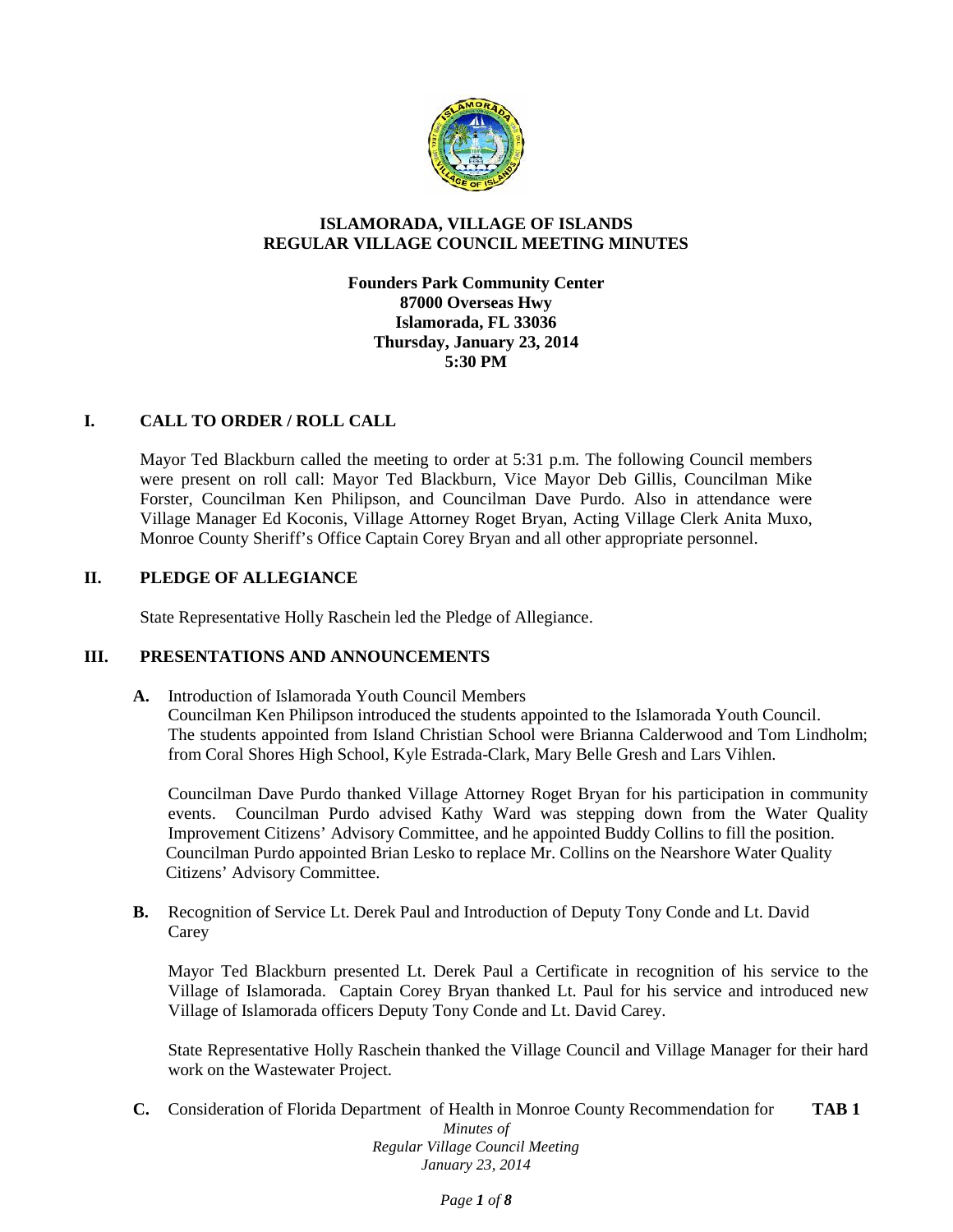a Community Health Improvement Plan for East Islamorada (the Majority of Plantation Key) Alison Morales and Bill Brookman, Monroe County Health Department, made a presentation for a Health Improvement Plan for East Islamorada and requested Council approve their funding request.

Councilman Mike Forster inquired if the location of the Convalescent Center on Plantation Key was calculated into the statistics presented to Council.

Councilman Ken Philipson expressed concern over the benefit the community would receive by funding the study.

Vice Mayor Gillis requested a more detailed plan be presented to Council.

Bill Brookman indicated the Health Department would schedule a community meeting to assist in developing a work plan for health improvement with obtainable goals and objectives and would return to Council with a report.

Mayor Ted Blackburn opened public comment.

Larry Barr stated the Health Department should locate grant funding to fund the Health Improvement Plan.

Stan Margulies expressed concern the data was not appropriately age adjusted and recommended more research be provided.

## **IV. PUBLIC COMMENT**

Doug Rabe requested Staff look into the possibility of addressing the stormwater drainage problem in Venetian Shores during installation of the water and sewer lines.

Stan Margulies spoke on behalf of the Venetian Shores Homeowners' Association and requested the stormwater drainage problem and potholes be repaired during paving.

Larry Barr spoke against the Morada Way Arts District request for funding and against expending Village funds for training committee members on the Sunshine Law.

#### **V. AGENDA: Request for Deletion / Emergency Additions**

Mayor Ted Blackburn recommended the Item XIV. A. Village Manager's Annual Evaluation be heard at a Special Call Village Council Meeting. Council expressed agreement.

Mayor Ted Blackburn offered a motion to hear the Village Manager's Annual Evaluation at a Special Call Village Council Meeting on Wednesday, February 5, 2014 at 3:00 p.m. Councilman Ken Philipson seconded the motion. Council voted in favor. The motion passed 5-0.

## **VI. CITIZENS' ADVISORY COMMITTEE UPDATES**

**A.** Near Shore Water Regulation Citizens' Advisory Committee Update

Chair Bob Mitchell provided the update. The Committee met on January 21, 2014 to discuss the wheel ditch off Lower Matecumbe Key. The Committee is recommending to Council that four signs be erected to advise boaters to maintain idle speed when approaching vessels and a warning sign for a dangerous bend. Mr. Mitchell stated these initial measures to make the area safer for boaters would be evaluated by the Committee.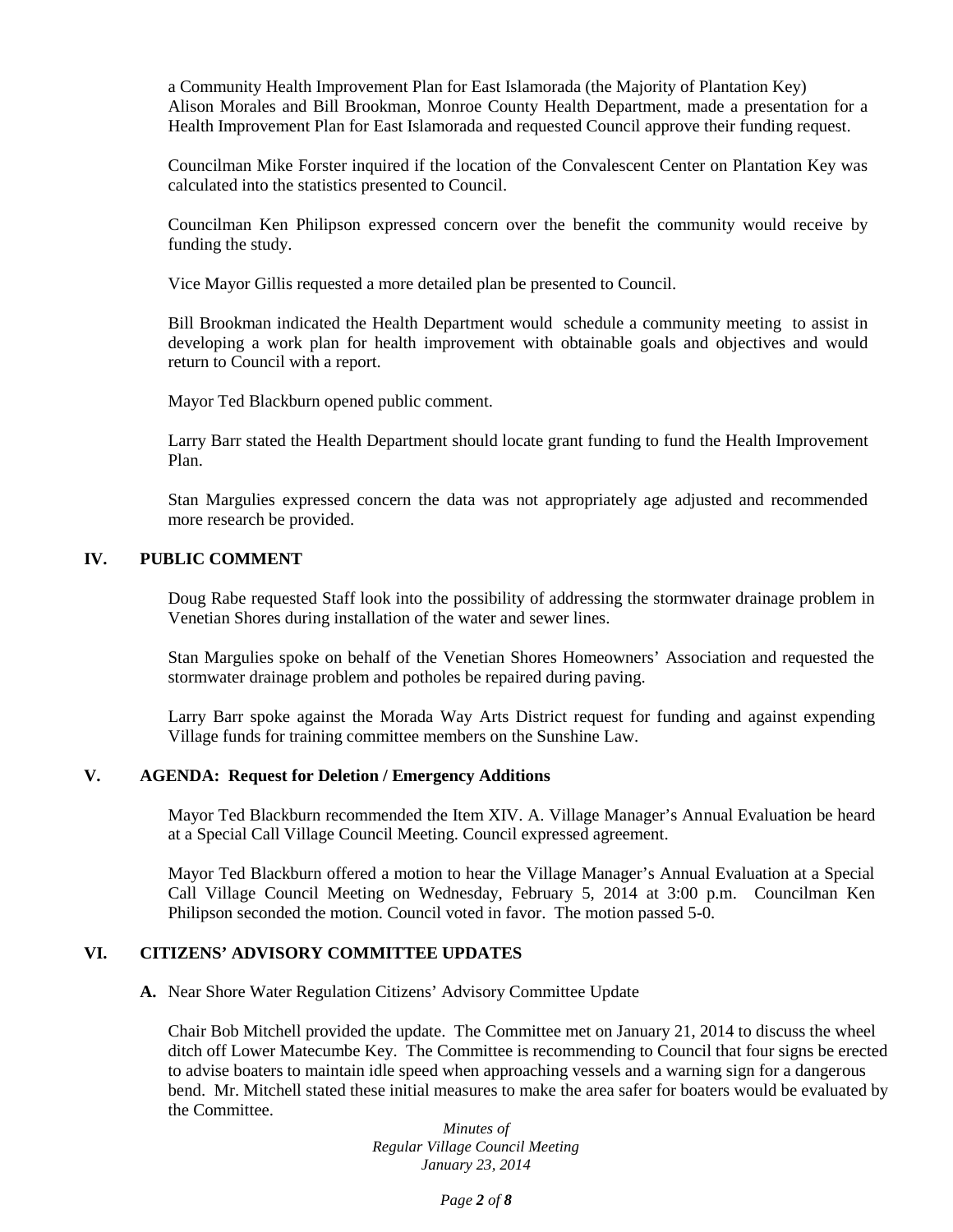Councilman Mike Forster expressed his support for measures to make the wheel ditch channel safer.

Mayor Ted Blackburn directed staff to work with the FWC, Monroe County and Lignumvitae Park to evaluate the requirements to proceed with the Committees recommendations.

Mr. Mitchell reported the PumpOut U.S.A. is providing services to approximately one thousand three hundred boats per month and Monroe County has appropriated funds for twenty eight new buoys for the Whale Harbor area. Staff member Susan Sprunt is working on obtaining permits from the Marine Sanctuary and approval from the FWC and Army Corps of Engineers for a prop scar restoration program.

## **VII. VILLAGE MANAGER REPORTS AND UPDATES**

The Village Manager had no further reports or updates for Council.

#### **VIII. CONSENT AGENDA**

(All items on the Consent Agenda are considered routine by the Village Council and will be approved by one motion. There will be no separate discussion of these items unless a Councilmember so requests, in which event, the item will be moved to the Main Agenda.)

**A.** Minutes: **TAB 2**

January 9, 2014 Village Council Workshop (Business Software Implementation)

January 9, 2014 Regular Village Council Meeting

Councilman Dave Purdo offered a motion to approve. Vice Mayor Deb Gillis seconded the motion. Council voted all in favor. The motion passed 5-0.

#### **IX. WASTEWATER MATTERS**

**A.** Wastewater Project Update **TAB 3**

Greg Tindle provided the update and advised the project design is complete; the Lower Matecumbe drawings are in final review. Construction is progressing ahead of schedule. A homeowners' pre construction meeting is scheduled for Venetian Shores on March 12, 2014. Reynolds' Water has been awarded the contract for the installation of water lines in Venetian Shores. Mr. Tindle requested direction from Council on the proposal to move the bike lane from the Bayside to the Ocean side of the Old Highway at a cost of \$64,000.

Councilman Mike Forster stated he does not support moving the bike lane at the cost of \$64,000. Vice Mayor Deb Gillis and Councilman Dave Purdo agreed.

Richard Crow, Construction Manager, Reynolds Water clarified the costs consisted of additional engineering fees in an approximate amount of \$20,000 as well sixty one FDOT spec signs and thirty one pavement markings.

Council directed staff not to proceed with the bike lane relocation.

Mr. Tindle advised Council the area north of Bessie Road on the Old Highway is an FDOT roadway, but is not included in FDOT repaving work plan, nor was it included in the change order for paving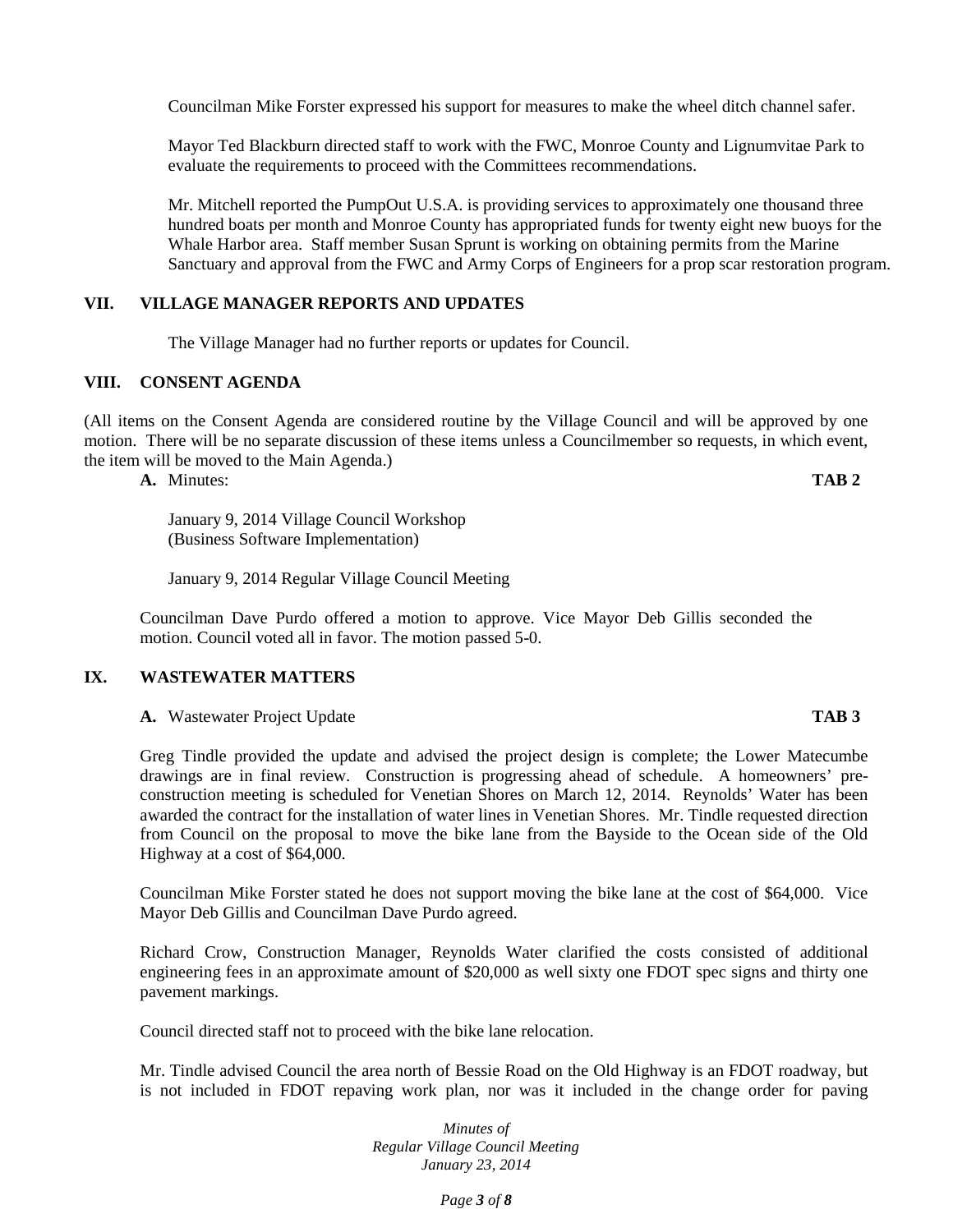restoration for wastewater construction. The cost to the Village to pave the area would be \$122,000; Mr. Tindle requested direction from Council to proceed.

Councilman Ken Philipson stated this issue should have been identified in the previous change order for paving and inquired if this was an omission in engineering.

Council directed staff to identify why this matter was not addressed in previous contracts and bring the item back for further discussion.

Councilman Mike Forster complimented Richard Crow, Construction Manager for Reynolds Water, for his prompt response in addressing the pot-holed section of the Old Highway at mile marker 88 and requested additional watering in the area before and after school to control the dust. Mr. Crow agreed to the watering request.

Mayor Ted Blackburn opened public comment.

Stan Margulies thanked Mayor Blackburn for moving wastewater forward in the Agenda. Mr. Margulies suggested Council negotiate with FDOT to pave the Old Highway from Bessie Road north and requested full overlay of the roads in Venetian Shores.

Mayor Ted Blackburn closed public comment.

## **X. ORDINANCES**

**A.** Second Reading Text Amendment to Chapter 30 "Land Development Regulations," **TAB 4** Article VI "Specific Use Restrictions," Division 6 "Vacation Rentals," Section 30-1295 (B)(2) of the Village Code

Village Attorney Roget Bryan read the title of the Ordinance. Assistant Director of Planning Cheryl Cioffari presented the staff report and advised Council there were no changes made from the First Reading.

Mayor Blackburn opened public comment; no public comment was offered.

Councilman Mike Forster offered a motion to approve. Councilman Dave Purdo seconded the motion. Council voted all in favor. The motion passed 5-0.

# **XI. QUASI-JUDICIAL**

**A.** Administrative Appeal (AA-14-01) by Sammy & Patricia Sparks of a Pre-Application **TAB 5** Conference Summary

Village Attorney Roget Bryan read the Quasi-Judicial statement; Acting Village Clerk Anita Muxo swore in the witnesses. Village Attorney Roget Bryan read the title of the Resolution and requested Council disclose any ex-parte communications. Council disclosed their communications. Senior Planner Jay Berenzweig presented the staff report, recommending denial of the Administrative Appeal.

Mayor Blackburn opened public comment.

Sammy Sparks stated there is sufficient evidence to show a residential unit has always existed on his property and requested Council recognize the residential unit.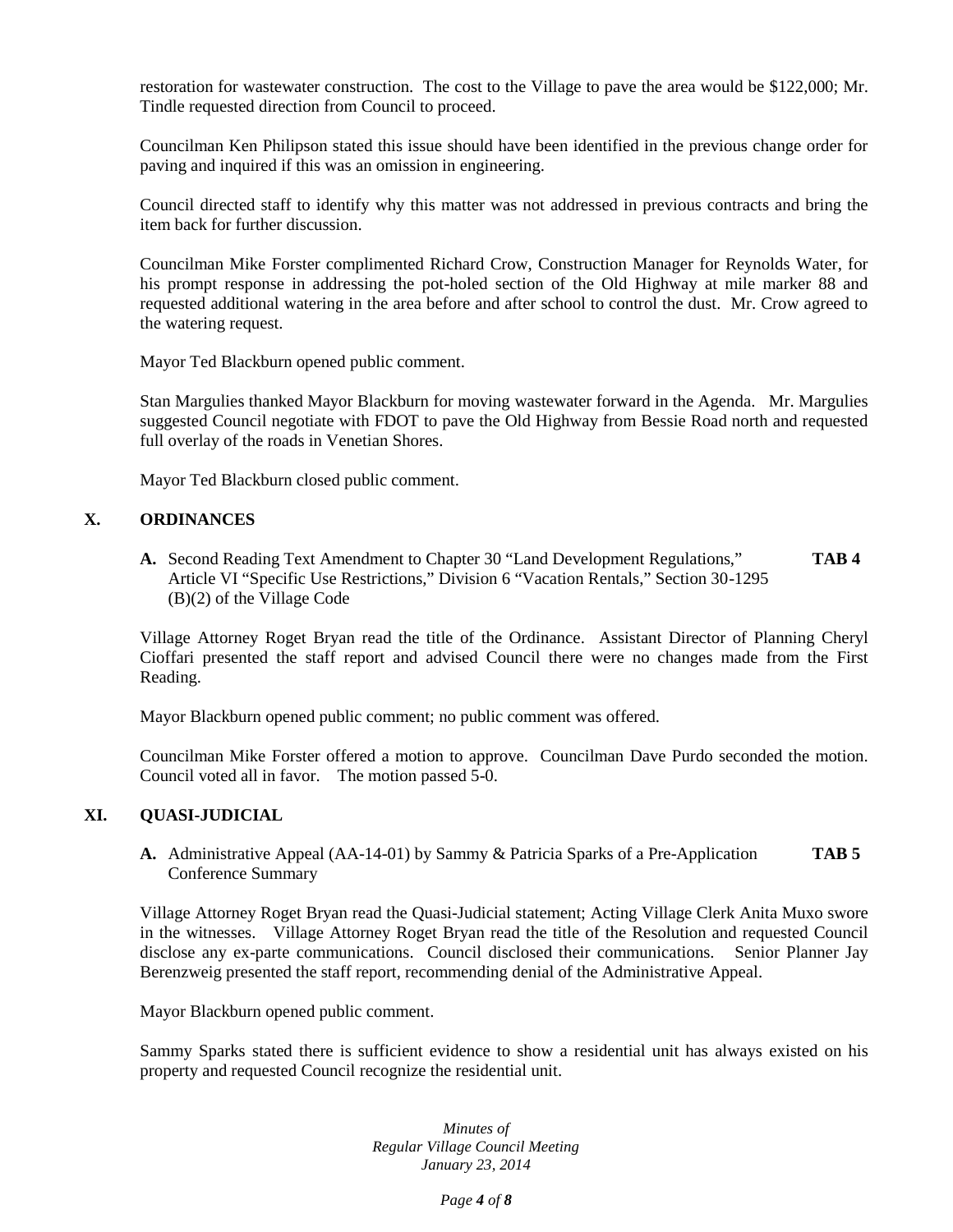Councilman Ken Philipson commended Mr. Sparks for renovations he has completed on other properties in the Village.

Vice Mayor Deb Gillis asked the property's previous owner, Mr. Tom Baker, if any substantiating documents existed as proof the residential unit on the property was rented. Mr. Baker stated the unit was used as employee housing and no formal leases were executed.

Councilman Dave Purdo stated he recollected the property had a residential unit, and Mr. Baker's employees lived on-site.

Councilman Mike Forster stated he remembers a residential unit on the property.

Andrew Tobin stated there is abundant evidence to suggest the property's historical use has been as a mixed use of a commercial business and residence and requested Council approve the Spark's Administrative Appeal.

Mayor Ted Blackburn closed public comment.

Village Attorney Roget Bryan clarified the standards Council must apply to reverse the recommendation of the Planning Department.

Vice Mayor Deb Gillis requested clarification that any application for additional nonresidential square footage would be required to go through the BPAS. Mr. Berenzweig confirmed that BPAS would be required for any additional nonresidential floor area.

Councilman Mike Forster offered a motion to grant the Administrative Appeal AA-14-01. Councilman Ken Philipson seconded the motion. Council voted all in favor. The motion passed 5-0.

The Quasi-Judicial hearing was closed.

#### **XII. RESOLUTIONS**

**A.** Specialized Professional Services Agreements with Government Services Group, Inc. **TAB 6** ("GSG") for 2014-2015 Wastewater, Solid Waste and Stormwater Assessment Programs

Village Attorney Roget Bryan read the title of the resolution. Finance Director Maria Aguilar presented the staff report recommending approval of the Agreement with Government Services Group.

Councilman Ken Philipson expressed concern over the six percent fee for the collection of the stormwater assessment.

Finance Director Maria Aguilar advised Council that the stormwater assessment requires both an initial assessment resolution and a final assessment resolution which contributes to the cost.

Council directed the Village Attorney work with staff to investigate if the stormwater assessment could be handled in one resolution.

Mayor Ted Blackburn opened public comment.

Andrew Tobin inquired if GSG prepared the assessment resolutions as well as the tax roll. Finance Director Maria Aguilar confirmed GSG completed both.

Mayor Ted Blackburn closed public comment.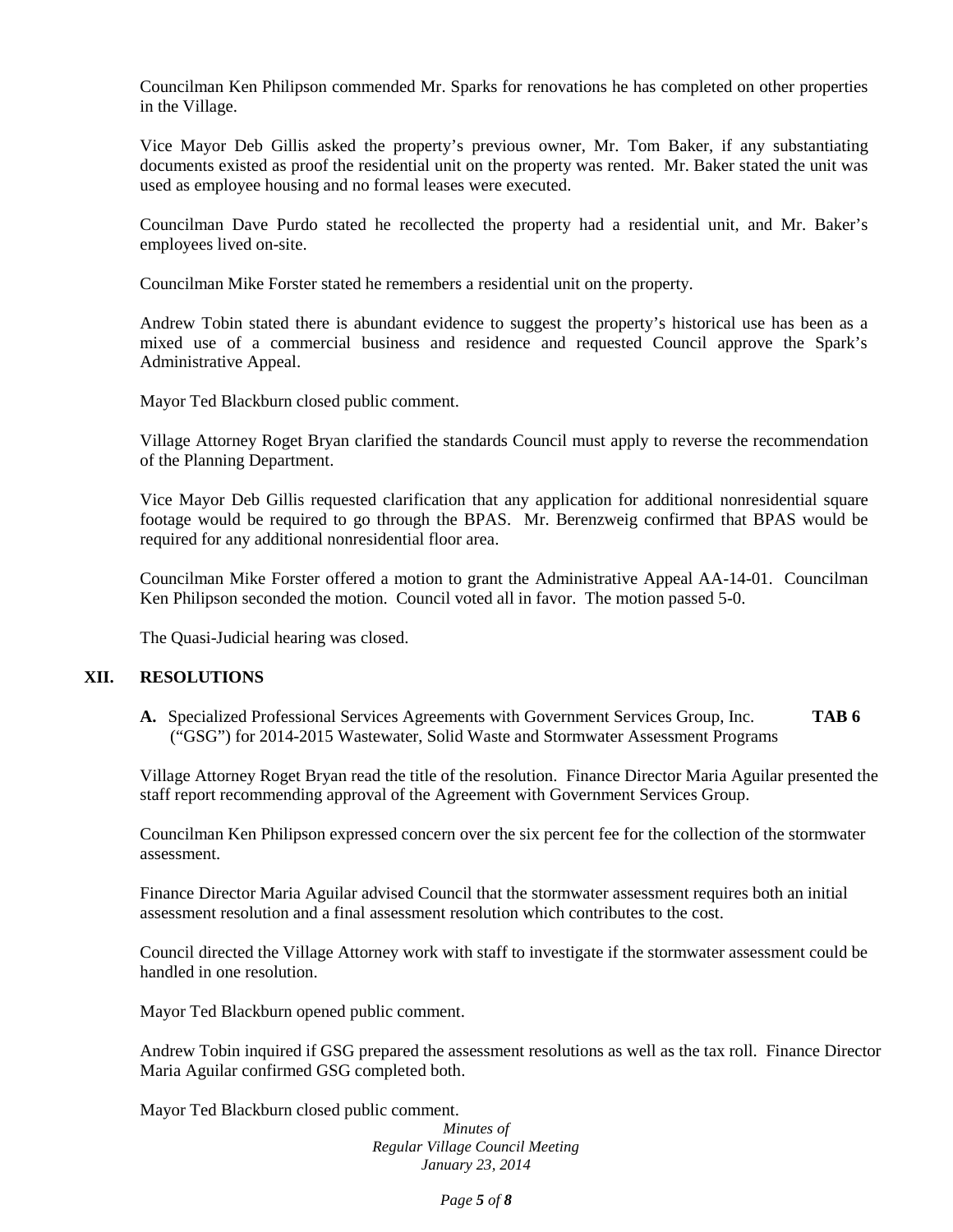Councilman Ken Philipson offered a motion to approve. Vice Mayor Deb Gillis seconded the motion. Council voted all in favor. The motion passed 5-0.

**B.** Proposal from Government Services Group (GSG) to Develop and Implement a Web Based **TAB 7** Database Application for the Village's Assessment Programs

Village Attorney Roget Bryan read the title of the resolution. Finance Director Maria Aguilar presented the staff report recommending approval of the proposal.

Mayor Ted Blackburn opened public comment; no public comment was offered.

Vice Mayor Deb Gillis offered a motion to approve. Councilman Ken Philipson seconded the motion. Council voted all in favor. The motion passed 5-0.

**C.** Resolution to Amend the Village FY 2013-2014 Budget to Add One Full-Time Position **TAB 8** in the Finance and Administration Budget and Increase Expenditures by \$52,220

Village Attorney Roget Bryan read the title of the resolution. Finance Director Maria Aguilar presented the staff report recommending approval of the budget amendment to add a position in the finance and administration department.

Mayor Ted Blackburn opened public comment.

Larry Barr spoke in support of adding a position specializing in grant procurement and believes it is money well spent.

Vice Mayor Deb Gillis offered a motion to approve. Councilman Mike Forster seconded the motion. Council voted all in favor. The motion passed 5-0.

### **XIII. MOTIONS**

No motions were made.

## **XIV. MAYOR / COUNCIL COMMUNICATIONS**

**A.** Village Manager's Annual Evaluation

The Village Manager's evaluation was postponed to Special Call Village Council Meeting on February 5, 2014 at 3:00 p.m.

### **B.** Discussion Regarding Amending the Alcoholic Beverage Permit Regulations **TAB 9**

Councilman Ken Philipson recommended Council enact an Ordinance that would prohibit new beer, wine and liquor licenses near schools and churches, and that a distance requirement is determined.

Councilman Mike Forster agreed and suggested staff investigate the County's requirements. Councilman Forster stated existing alcoholic beverage applications should not be affected by any changes enacted by Council.

Village Attorney Roget Bryan advised Council that the surrounding municipalities each have different distance requirements, varying from 300-1500 feet, restricting the sales of alcoholic beverages near schools and churches.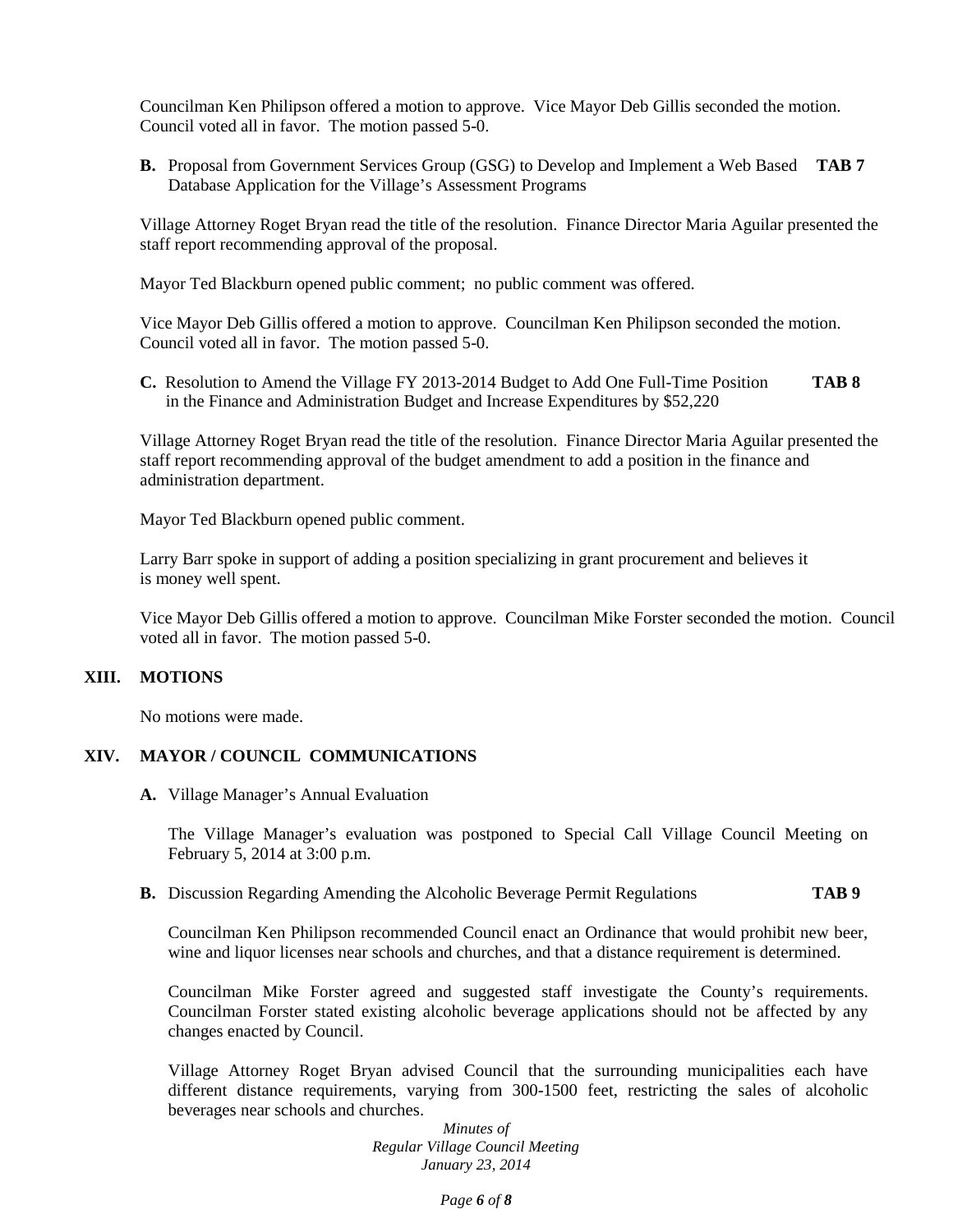Mayor Ted Blackburn opened public comment.

Andrew Tobin requested confirmation that any applications under process would not be affected by any changes to the Village's Alcoholic Beverage Regulations.

Larry Barr inquired if the Publix development would be affected by changes in the regulations.

Council directed staff to analyze the existing locations of Alcoholic Beverage licenses and bring back recommendations.

Councilman Dave Purdo requested a TAB on the February 13, 2014 Agenda for Amendments to the Village Charter.

Councilman Ken Philipson stated the Village should implement a cost recovery system for any construction over 10,001 square feet.

Vice Mayor Deb Gillis believes cost recovery should be required on projects that require the services of outside consultants.

Council directed Staff to bring back options for cost recovery.

Councilman Ken Philipson recommended Council institute fines for sales of synthetic drugs.

Mayor Ted Blackburn opened public comment.

Andrew Tobin suggested the Village negotiate an hourly rate for change orders related to the wastewater contract.

At 8:15 p.m. Mayor Ted Blackburn excused himself from the Council meeting; Vice Mayor Deb Gillis chaired the remainder of the Council meeting.

## **XV. VILLAGE ATTORNEY / VILLAGE MANAGER COMMUNICATIONS**

Village Attorney Roget Bryan requested, pursuant to Chapter 286, Florida Statutes, an executive session in the following cases:

Lori Blair, Beth Kamenstein, Dan Phair, Bay Hammock Owners Association, Inc. and KIPPS, Inc vs.

Islamorada, Village of Islands and Equity Development Group, LLC Case No: 14 CA 20 P – Pending in Circuit Court of the  $16<sup>th</sup>$  Judicial Circuit in and for Monroe County; and

Christopher Calderwood, Beth Kamenstein and Dan Phair vs. Islamorada, Village of Islands and Equity Development Group, LLC Case No: 14 CA 24 P – Pending in Circuit Court of the  $16<sup>th</sup>$  Judicial Circuit in and for Monroe County.

**A.** Discussion and Direction Regarding Parking Meters for Anne's Beach Director of Public Works John Sutter opened discussion on the installation of parking meters at the north and south parking lots at Anne's Beach. Mr. Sutter advised approximate costs for installation of the system would be \$12,000 - \$20,000. Mr. Sutter